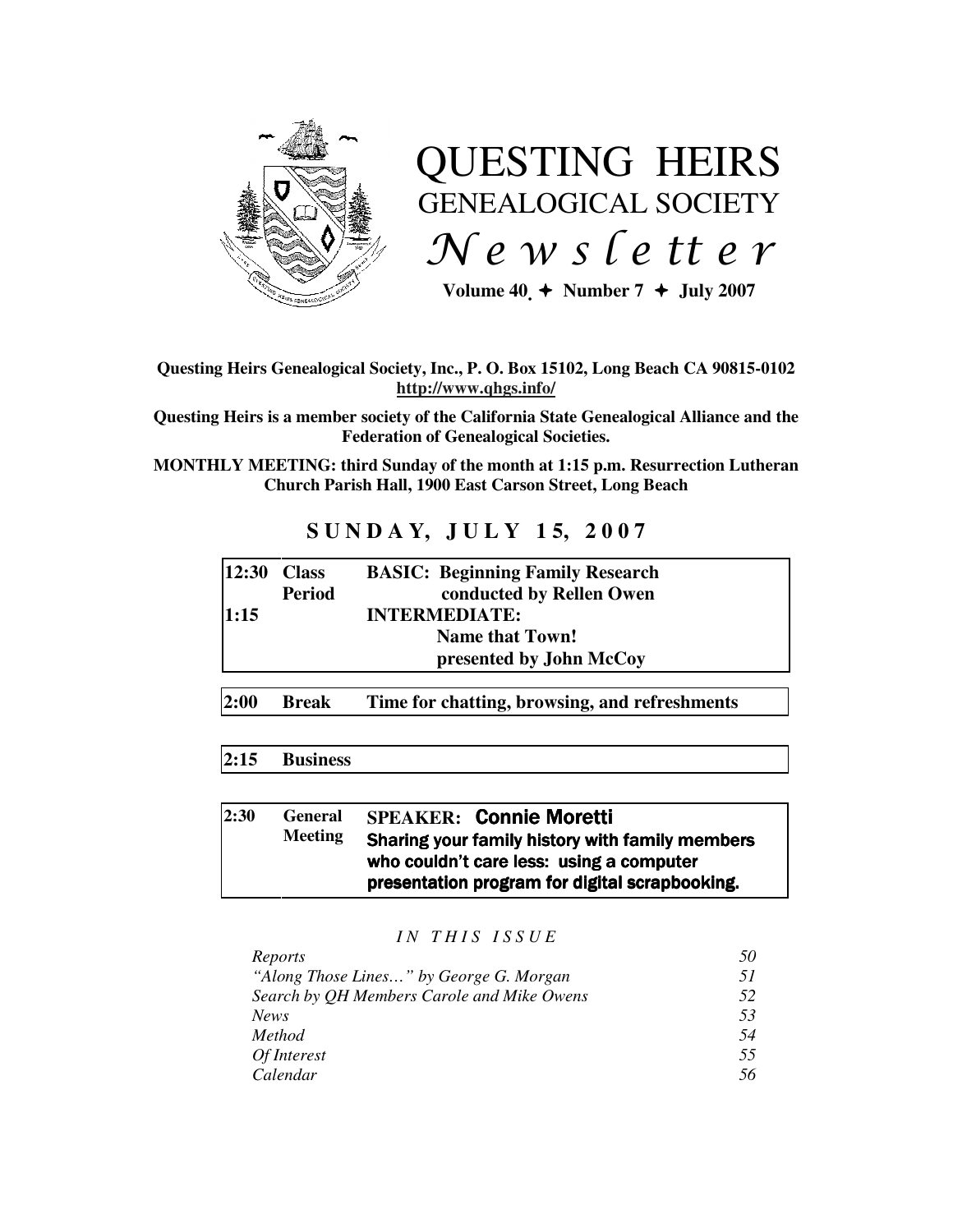*Page 50*  $\div$  *Ouesting Heirs Genealogical Society Newsletter, Volume 40, Number 7*  $\div$  *July 2007* 

#### **J U L Y M E E T I N G**

#### **INTERMEDIATE CLASS**

John will identify sources and strategies for finding place names that are obsolete, spelled wrong, or otherwise garbled. There are excellent sources for locating "lost" towns. Sometimes learning the correct name of a town requires an additional exercise, "Name that Parish," when the church records are not filed under the name of the town. There are excellent sources for this problem, too.

#### **SPEAKER: CONNIE MORETTI Digital Scrapbooking**

Taking advantage of the fact that even people who aren't interested in family history can't seem to tear themselves away from a computer screen, Connie will present a how-to program with hints on creating an effective digital scrapbook. She uses Corel Presentations, but the same principles can be used with other presentation programs such as PowerPoint. She will show the scrapbook she created for her own family, which they loved.

A third-generation Californian, Connie developed her love for genealogy from a story-telling grandmother who enrolled her in Knotts Berry Farm's Covered Wagon Club at age nine. After thirty years as an educator, she started her own consulting business and now works as a professional genealogist. Connie teaches genealogy classes for South Bay Adult School and also served as editor of the South Bay Cities Newsletter for five years. She is the co-author of two genealogy books: *Stepping Stones to Genealogy* and *On the Road: Day Trips to Local Genealogy Research Sites.* Connie is also the author or co-author of *Around the South Bay with Kids, Dixie Manor Days,* and *Tyree H. Bell: Forrest's Fighting Lieutenant.* She is a member of APG, NGS, NEHGS, VGS, NSDAR, USD1812 and was Historian General of the United Daughters of the Confederacy 2004- 2006.

#### **R E F R E S H M E N T S Georgie (Peterson) LYONS (562) 432-4908**

Thanks to our June hosts: Cynthia DAY-ELLIOTT John McCOY Connie WILLIAMS

Our July hosts will be Sally DAVIS Carole OWENS Cheryl TARDIF

#### **F I N A N C I A L R E P O R T David WERTS (562) 431-7790**

May Income \$ 531.37 May Expenses \$ 235.32 Operations Balance \$3,625.10 ( Note: \$347.82 of the income is from the sale of George G. Morgan's books, most of which will be returned to Mr. Morgan.)

#### **MEMBERSHIP REPORT Sally DAVIS (562) 429-7803**

JUNE MEETING ATTENDANCE Members: 30 Guests: 1

NEW MEMBER

Terry GILLIS Individual  $9/07$ 

RENEWAL

Sandra BOURASSA Individual 9/07

*Copyright* © *2007, Questing Heirs Genealogical Society, Inc.* 

*Permission to reprint original items from this publication is granted, provided that the reprint is used for non-commercial, educational purposes, and that the following notice appears at the end of the article: Previously published in Questing Heirs Genealogical Society Newsletter, Vol. 40, No.7 , July 2007.* 

*This newsletter is published monthly as a benefit for members of Questing Heirs; it is not meant to be sold. Those who are unable to attend our meetings but wish to subscribe to the newsletter may purchase a newsletter-only membership for \$12.00 a year. To join, please use the membership application on the outer cover of this newsletter.*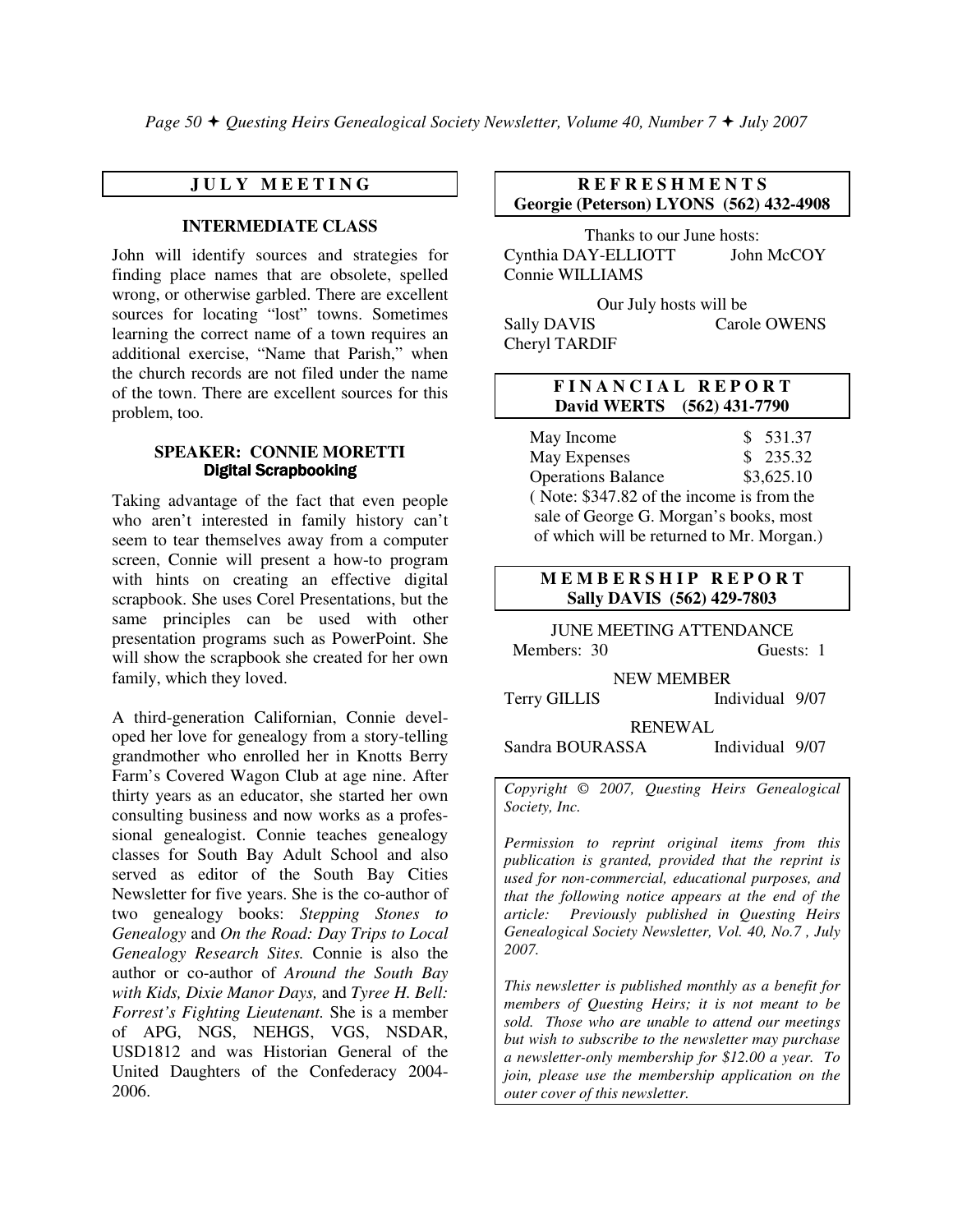#### **"ALONG THOSE LINES…" by GEORGE G. MORGAN**

## **Your family's religious historical context**

Throughout history, religious organizations have provided strength, stability and support in their communities. Beyond the spiritual aspects of their activities, they also have provided a focal point for social interaction. Members have formed strong common bonds with one another, often resulting in marriages between families. Sometimes large numbers of the congregations' members relocated to other geographical areas for a variety of reasons or split from their original group to form a new congregation.

Your family may have been part of a religious group that migrated from one area to another. One of my own ancestors came from Scotland to America in the early 1700's and settled in Cecil County, Md.

They were Presbyterians and, in the 1750's, they migrated through the Shenandoah Valley of Virginia and to Mecklenburg County in the southern part of North Carolina. He was accompanied by his parents, two of his brothers and their families, his minister and at least 20 other families I have been able to document. They settled and established a new church in that area which, over time, resulted in two other Presbyterian churches in the vicinity.

These people went on to build their community and to become active in civil affairs, including the organization of resistance and rebellion against the English crown. Published histories of the congregations detail the founding of these churches and recount the activities of its members throughout the centuries.

Not every church or synagogue has a history filled with extraordinary events, but their role in their communities is no less significant.

A book titled "Pressing Toward The Mark," written by Bill Page and published in 1991 by the First Baptist Church of Mebane, N.C., was published on the  $90<sup>th</sup>$  anniversary of the founding of the church.

It contains a history of the church and its place in the historical context of that area. It provides membership statistics, detailed biographical information about every pastor, the names and details of a number of prominent members, the names and terms of pastors, clerks, treasurers, Sunday schools superintendents, and directors of the Women's Missionary Society/Union, as well as the names of all members at the time of publication. In addition, there are photographs included of pastors, groups, individuals and significant events in the church's history.

I found my own grandfather in a photograph of the 1947 groundbreaking ceremony for a new sanctuary building. As a result, I was able to conduct some additional research to learn more about my grandparents' membership and activities in the church, as well as details about my mother and her sisters.

#### **Locating the Histories**

Some congregations' histories may be formally published in book form while others may only be typed and photocopied. You are sure to find a copy in the church or synagogue library, and chances are good you will find a copy at the local public library.

Other sources for such histories are the national or regional administrative locations for the religious group, the state archives or state library, and genealogical and/or historical societies.

If you are researching a congregation that is no longer in existence, contact the office of a congregation that still is in existence and request the name, address and telephone number of their national or regional administrative offices. Those offices can usually tell you if a congregation has dissolved or merged with another and where to locate older records. Sometimes originals or copies of records are sent to a headquarters location for storage.

*Continued on page 54*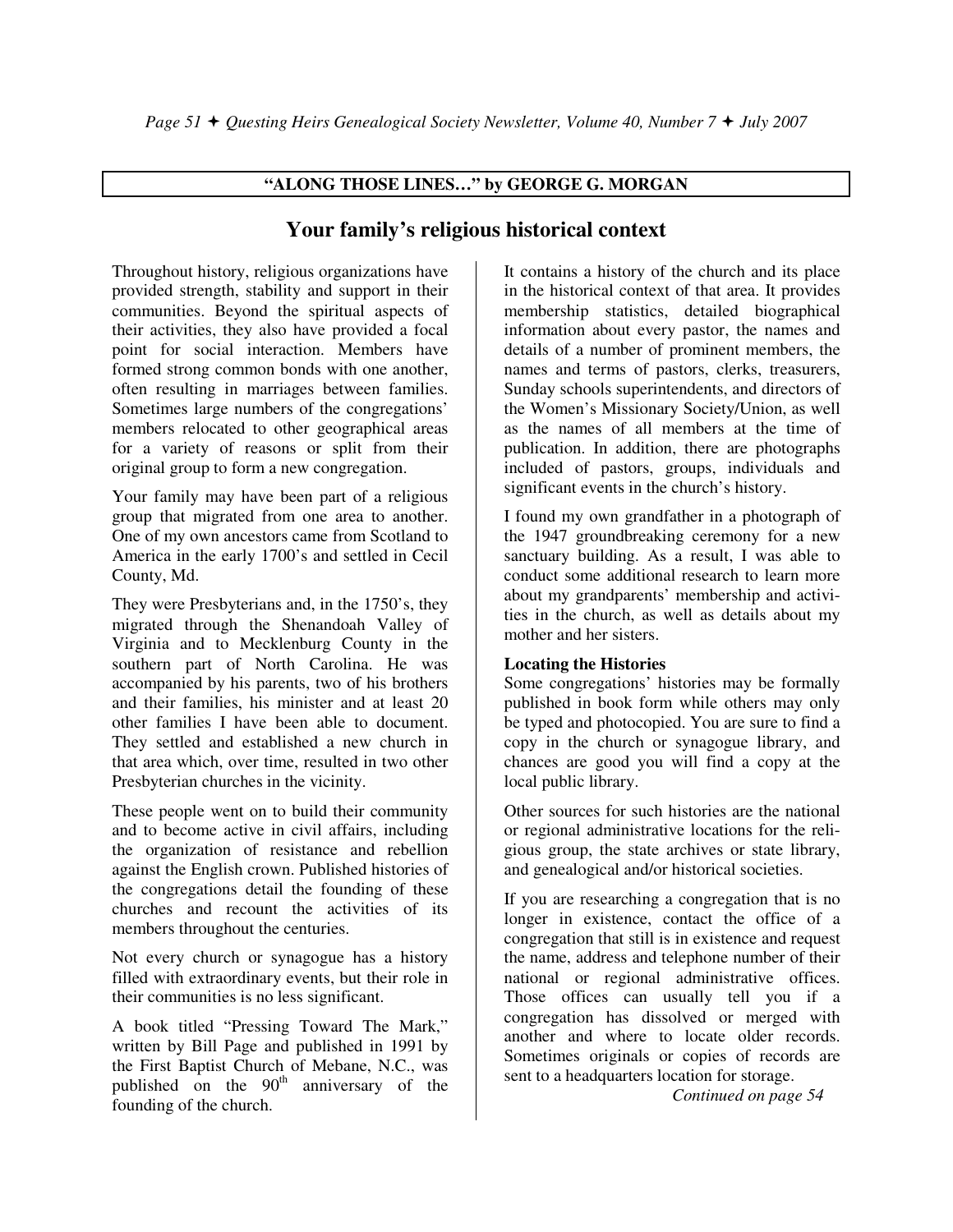#### **SEARCH BY QH MEMBERS CAROLE AND MIKE OWENS**

Carole submitted the following article detailing their search for the link of the Owens and Kelly families to Ireland. Perhaps it will give others some ideas for research.

## $\sim$  -  $\approx$  -  $\sim$   $\sim$   $\sim$

Our research began in 1978 with a visit to family members in St. Louis, Missouri, and Cleveland, Ohio. On our trip to visit Mike's family, we visited aunts, uncles, cousins, parents, and brothers—completing a pedigree chart and family group sheets as we went along. In St. Louis we obtained the birth records of Mike's mom, dad, and aunts. We also looked for the marriage records but were unable to find them. Mike's father's birth certificate gave the grandparents' names: Thomas Owens and Martha Schultz. In Cleveland we visited with Mike's parents and brothers. More details were added to the pedigree chart and family group sheets. We were excited when Mike's mom produced the marriage certificate for herself and Mike's dad, and another one for her parents. We felt the time spent visiting with the family members was successful in our genealogical search.

Time lapsed. Mike and I worked on other genealogical and family research. We went to the LDS Family History Center in Los Angeles, making copies of the census records relating to the Owens family. We sent for his grandfather's birth certificate in Madison, Jefferson County, Indiana. We located an 1880 census with the Owens family members in Madison and found Mike's grandfather, Thomas Owens, living with his parents, Thomas and Jane Owens, brother Timothy, and sisters Mary and Catherine.

About 2000 we started attending the OCCGS meetings and joined. Many of the lectures were very informative.

On Ancestry.com we eventually located the family in the 1900 census in St. Louis, Missouri. All the family members were there except for Timothy. The record indicated that Thomas and Jane Owens had been married 32 years, providing a date to look for their marriage record. Also, the record indicated that Jane came to the USA in 1864, and Thomas came in 1860.

We made a trip to the Salt Lake City Family History Library in Utah. Being naïve, we went to the Ireland floor and asked for assistance in locating Mike's Irish ancestors. We knew approximate marriage date, ages and arrival dates in the USA. We were told that we could search the passenger lists on the computer. We spent two days trying to figure out which Jane Kelly and Thomas Owens were Mike's relatives. We had no idea how many people there were with the names Jane Kelly and Thomas Owens with about the same ages and arrival dates.

After proudly bringing our findings to the help desk, we were told by another person that the information was not that informative. We were told we should get the death certificates of Jane Kelly Owens and Thomas James Owens.

We went home clueless as to just how to find a death date or certificate. Attending more lectures, we learned that the St. Louis Catholic cemeteries had just placed on the internet a list of those buried at each cemetery. We were so excited when we found Jane Owens and two men named Thomas Owens. We sent for their death certificates.

After receiving and reviewing the death certificates, we found that Jane Kelly's parents were Catherine Manion and John Kelly. Thomas's parents were Mary Graham and Timothy Owens. We also got more accurate birth dates; birthplaces were listed as Ireland.

As we read Jane's information, she seemed to be our Jane Kelly Owens. Thomas's information didn't seem quite right, and Timothy didn't seem to fit the Irish naming pattern. But, looking at the 1880 census again, we found that Jane and Thomas's first son was Timothy and thus the naming pattern fit.

 *To be concluded next month.*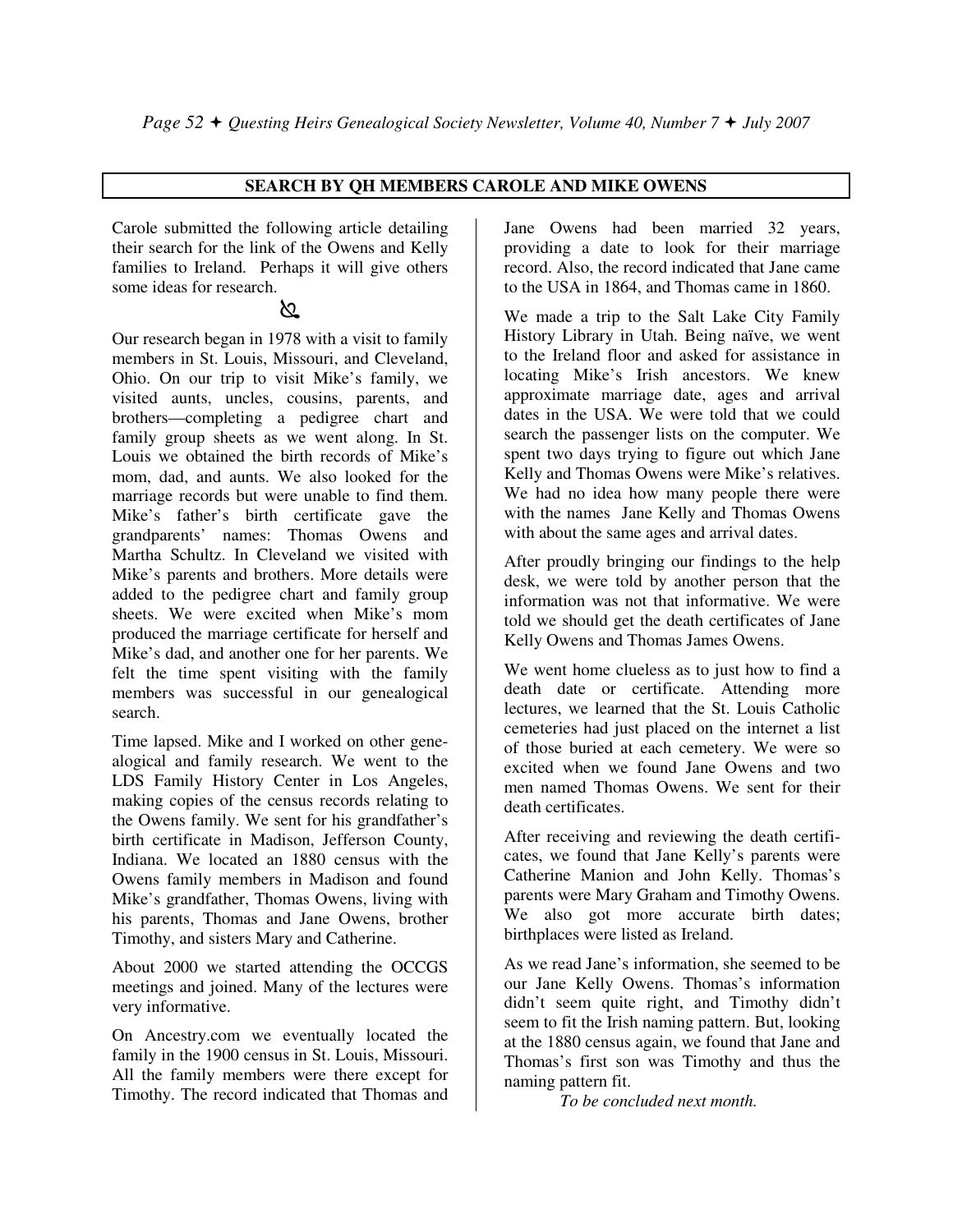#### **N E W S**

#### **ANCESTRY.COM AND SORENSON GENOMICS**

PROVO, UTAH (June 18, 2007) – A new partnership seeks to reunite families through science. The Generations Network, parent company of Ancestry.com, has announced it will combine its unrivaled collection of online family trees and historical documents with Sorenson Genomics' precision ancestral DNA testing. This unique partnership promises to revolutionize family history by allowing people to trace their roots and connect to distant cousins through DNA at the click of a mouse.

Ancestry.com boasts more than 14 million users and the world's largest collection of online family trees. In the last 12 months alone, more than two million people have built family trees on Ancestry.com. Sorenson Genomics is one of the world's foremost laboratories for genetic genealogy testing services, and has been helping genealogists extend branches of their family trees through DNA analysis since 2001…

By taking a simple cheek-swab test and comparing results against DNA profiles in a testresults database, virtually anyone can uncover genealogical associations unimaginable just a few years ago. Users can easily connect with and discover lost or unknown relatives within a few generations, as well as gain insight into where their families originated thousands of years ago.

In the coming months, Ancestry.com will release technology that captures DNA test results in an ever-expanding, searchable database. Using this database, users can easily identify distant cousins and tap into thousands of hours of already-completed genetic genealogical research, breaking through family tree dead-ends or barriers such as missing or inaccurate records and name changes. Ancestry.com is also developing technology that will allow users to integrate DNA results with the historical documents already in their online family trees…

Prior to the current partnership, Sorenson Genomics provided DNA testing and database

matching services through its direct-to-consumer genetic genealogy division Relative Genetics. This new partnership agreement brings former customers of Relative Genetics and its DNA database under the Generations Network's umbrella. Sorenson Genomics will now provide DNA testing services for The Generations Network, and Ancestry.com will market DNA testing and database-matching services for genealogy purposes. Results of the Relative Genetics' DNA database will be included in Ancestry.com's growing database.

*You can read the complete announcement and access FAQs regarding its implications for customers of Ancestry.com and Relative Genetics at http://www. relativegenetics.com/relativegenetics/news.htm.* 

#### **FamilySearch INTERNET INDEXES**

FamilySearch is beginning to publish the digitized microfilm from their vaults to the Internet. These records are being indexed by volunteers via www.FamilySearchIndexing.org. FamilySearch is now testing the searching capabilities of the records that we have been indexing. Some of the current projects that are now either browsable or searchable include:

- 1880 & 1900 United States censuses
- 1930 Mexico census
- New York Passenger Arrival Lists
- World War II Draft Registration Cards
- Freedman Bank Records, 1865-1874
- England, Diocese of Durham Bishops' Transcripts ca. 1700-1900
- Ontario Deaths, 1930-1932
- U.S. Social Security Death Index

#### **How to Begin**

At the Family Search Labs site, click on the **Register to use Record Search** link. You may be selected to participate. If you are, you will have free access to the above records where you can help FamilySearch test their services and provide feedback. FamilySearch plans to make their records available for free to the public. Visit: http://search.labs.familysearch.org to get started.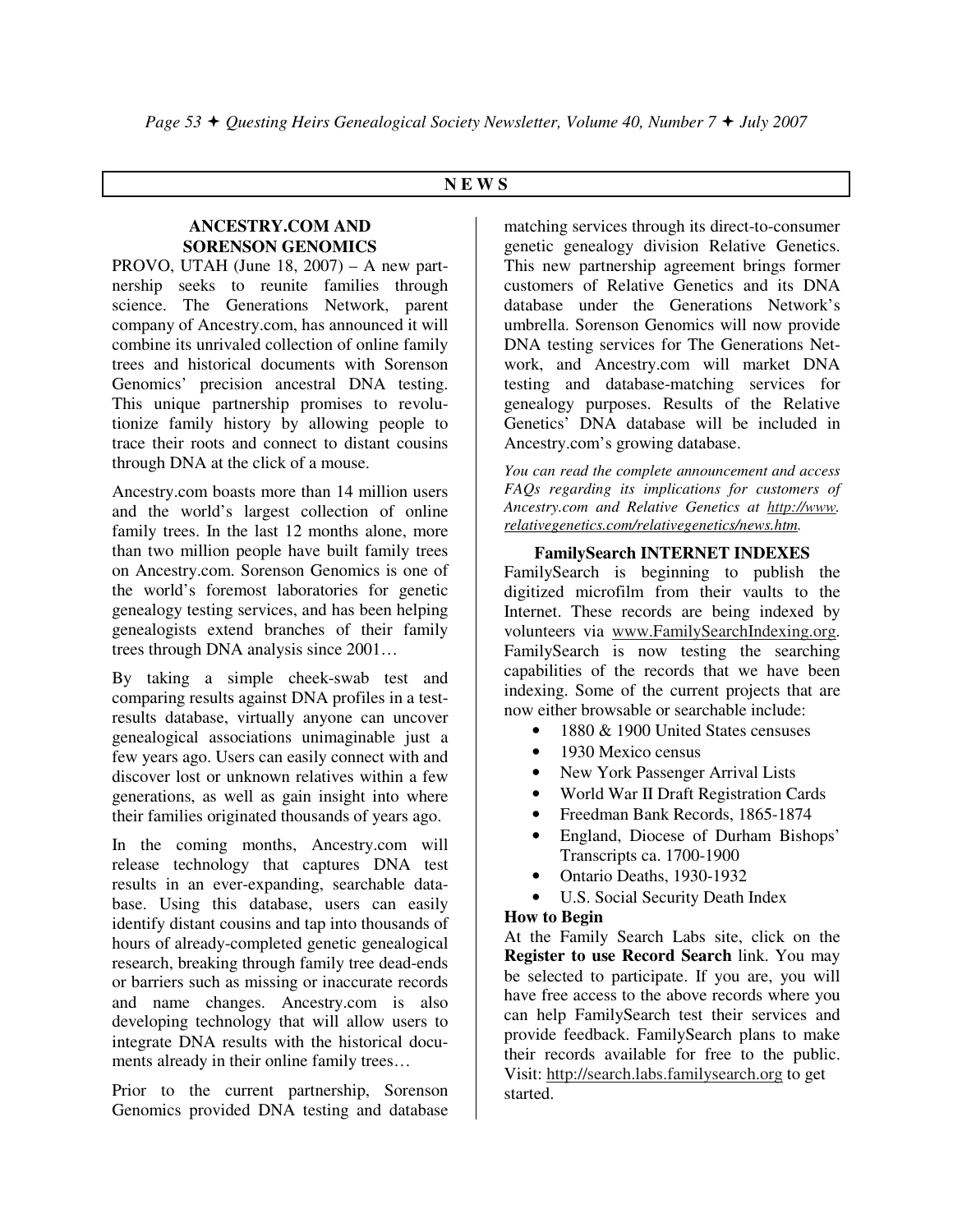#### **M E T H O D**

#### **CALENDAR CHANGE DATES**

In his presentation on Bad Handwriting at our June meeting, John McCoy called attention to a year in a manuscript that was "double-dated" (such as 1733/34). That practice was necessitated by a change in the calendar that researchers should be aware of when they're dealing with records of events that occurred between 1 January and 25 March between 1582 and 1752.

Julius Caesar introduced what has come to be known as the Julian Calendar in 46 B.C. His year began on 1 January and consisted of 365 and ¼ days based on a solar system. It specified that April, June, September and November should have 30 days and February 28, except in leap years. Still the Julian Calendar was about six hours too long each year.

By the sixteenth century this error amounted to 10 days. So in 1582 Pope Gregory XIII introduced a new calendar (thus called the Gregorian Calendar) to rectify the errors in the Julian Calendar. To put the vernal equinox back to March 21, he ordered that 4 October 1582 be followed by 15 October, and he specified that years ending in hundreds be leap years only if they are divisible by 400. Another wrinkle in this puzzle was that, with the spread of Christianity, many countries considered 25 March—the day celebrated as the Feast of the Annunciation—to be the beginning of the year. The pope reinstated 1 January as the beginning of the year.

Since it was a pope who made these changes, Catholic countries readily accepted them; but Protestant countries did not. England (and her colonies) didn't adopt the Gregorian Calendar until 1751. By then "old style" (O.S.) dating was 11 days ahead of "new style" (N.S.). So Parliament provided that 2 September 1752 would be followed by 14 September, and 1 Jan would be the first day of 1752.

From the reign of Henry II (1154-1189), England considered March to be the first month of the year and February the twelfth. So, with this change, 25 March was the first day of 1751 and 31 December the last day of 1751. There was no January or February or 1-24 March in 1751. In order to clarify the year, dates between 1 January and 25 March were often written as "1733/34"—i.e., 1733 O.S. and 1734 N.S.

Computer programs can help you with conversions. PAF, for example, includes a Date Calculator.

 $\mathbb{Z}$  and  $\mathbb{Z}$ 

**"Along Those Lines…"** continued from p. 51 As you can see, the history of a religious organization may shed some insight on your ancestors' membership and details of their role in the life of the group and the community. You may find that your ancestors' arrival in an area coincided with the establishment of a church and, by tracing the origins of other founding members, it may be possible to trace your own ancestors to a previous place of residence. Good luck with your research!

Happy Hunting! George

*© 2007 Copyright George G. Morgan All rights reserved.* 

#### **LIVING WITH THE IN-LAWS**

I needed to find my wife's great-grandparents who I had good reason to think were in the 1860 census of Washington Co., Maryland. I went through the census records several times using the family name—without success. Then I tried looking for her great-grandfather using his given name. I found the family living with his fatherin-law under their last name. I was able to confirm the find since I had the names and ages of their children at that time. This also confirmed the family name of her great-grandmother. I had previously found a marriage record but did not know if it was for the correct couple. Search using given names if all else fails! *Quick Tip by Bill Shook, 25 May 2007 at http://blogs/ancestry.com/circle. (Copyright 1998- 2007, MyFamily.com)*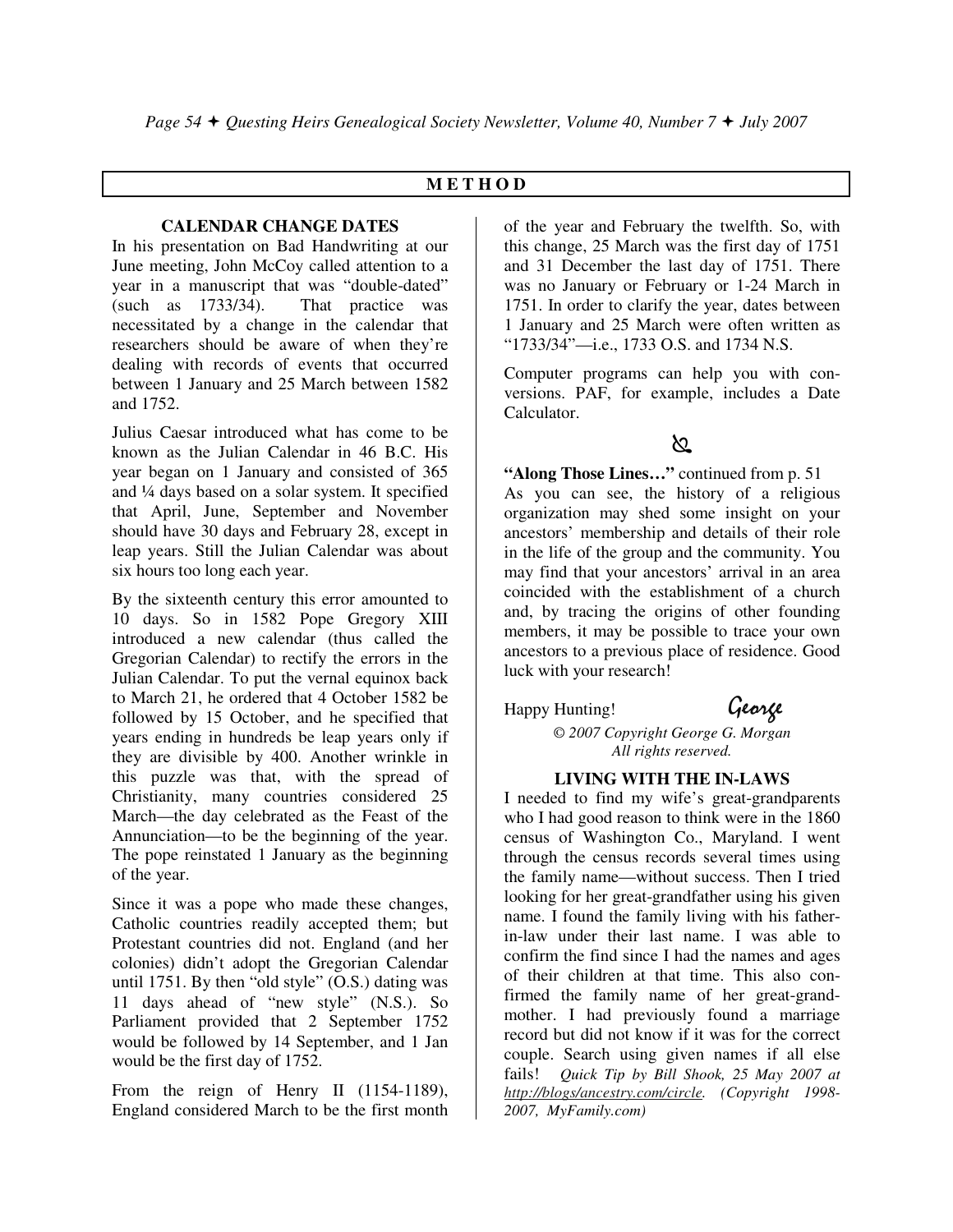#### **O F I N T E R E S T**

## **History Lessens**

By David Kahn, Op-Ed Contributor to *The New York Times*, March 19, 2007

Everybody knows how to use a library. You look up the card catalogue in the computer, type in the subject, find the Dewey Decimal System number, walk to the shelf and get the book.

It's different with an archive, where unpublished memorandums, reports, notes and letters are organized not by topic but by the agency that created them. You have to know which agency did the work you are interested in, and whether more than one was involved. The complexity of government means first-time archive users need help.

Alone among the world's great archives, the National Archives of the United States has offered such assistance to visitors. At Britain's Public Record Office, for instance, a courteous official points to rows of volumes listing the contents of files for the Admiralty, the Foreign Office, Scotland Yard. After that, you're on your own. It is much the same at France's Archives Nationales and Germany's Bundesarchiv. Only at the big modern Archives II building in College Park, Md., will an archivist sit down and guide a user through the maze.

But that precious advantage is being lost—and it's all started to change in the last few months. More than a million cubic feet of documents, nearly enough to fill the Washington Monument, need to be organized, described and filed. This "document surplus"—a term the archivist of the United States, Allen Weinstein, prefers to "backlog"—was caused in part by the wait for a new archives building and by a new emphasis on electronic records. But mainly, with no increase in its budget in years, it comes down to a lack of money.

As a result, the archives have hired lessexperienced personnel to organize the records, often resulting in people having to hunt longer for what they need. And although 50 professionals have recently been moved to processing, that has left only 22 archivists to deal with the public—and with records they do not know well. Moreover, instead of conferring at their desks, with reference books at hand, the archivists now answer the questions of walk-ins in a glassenclosed room on the busy main research floor.

Written requests for information should be answered in 10 working days, something the archives once did 95 percent of the time; this year it is 75 percent. In the military and civil branch the backlog of unanswered letters used to be 15 to 30; now it is 115 to 130. The financial squeeze has also cut off-peak hours to two nights and one Saturday each month, making research difficult for visitors from afar, and for anyone who works a 9 to 5 job.

Why does this matter? Because the National Archives does more than display the Declaration of Independence and the Constitution. From its astonishing riches emerge not only the records of one's immigrant grandparents but the documents and images that produce books and telecasts about this country. Without the services of the archives, the nation risks amnesia and loses direction. The president should ask for the few millions the archives needs to do its job right, and Congress should appropriate it. American must not forget itself.

David Kahn is the author of *The Codebreakers.* 



All members are encouraged to submit articles for publication in our Newsletter. Upcoming deadlines are as follows: August submissions by July 22, 2007 Sept. submissions by August 26, 2007